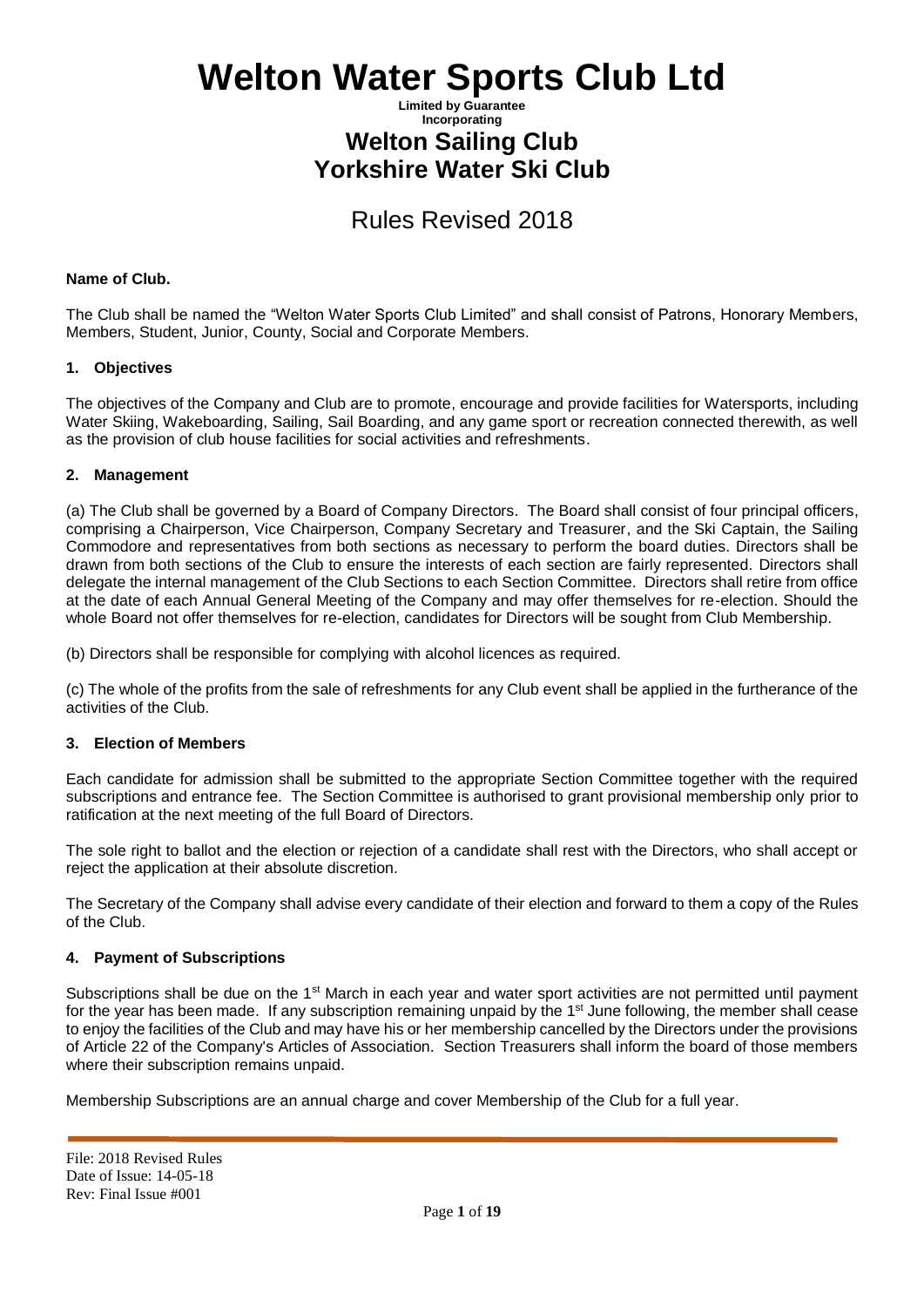## **Limited by Guarantee Incorporating Welton Sailing Club Yorkshire Water Ski Club**

# Rules Revised 2018

### **5. Resignations**

Members wishing to resign shall give notice in writing to the Secretary of the Company or Section Membership Secretary before the 1<sup>st</sup> March each year. Members may resign before the end of the subscription year if they wish however membership subscriptions already paid for that year are not returnable.

### **6. Visitors**

(a) Every Member shall, subject to the Rules and regulations and/or Bye-Laws for the time being in force, be permitted to introduce watersport participating visitors to the Club. In the case of the same watersport participating visitor(s) the introduction shall not exceed more than three times in any one season with the exception that anybody under the age of 18 years (ie potential Junior Members) shall not exceed more than six times in any one season. The Directors shall have the absolute discretion to refuse entrance to the Club to any visitor and the Directors may take any steps to suspend or expel any member who, knowingly or contrary to the Directors' decision assists any such visitor to gain subsequent entry to the Club premises.

(b) The name of the visitor and the Member by whom he/she has been introduced shall, on entering the Club, be written by the member in the visitors' book kept for that purpose. Upon entry in such a manner the visitor shall sign such book and the member shall pay such visitors fee as shall be fixed from time to time by the Directors. The visitor shall have full use of the Club facilities

(c) No person who has been expelled or struck off as a defaulter in accordance with the Articles, Rules, regulations or Bye-Laws, or has been refused election under these rules, shall under any circumstances be introduced as a visitor.

(d) Each member shall be responsible for the good behaviour of all visitors introduced by them. And no visitor shall have any privilege of the Club unless in company of the member who introduced them, nor shall they remain in the Club in the absence of the member.

### **7. Expulsion**

Should the conduct of a Member be, in the opinion of the Directors, injurious to the character and interests of the Club, the Directors are empowered to request such member to resign. Within a week of such request or if the member so requested shall not resign within such time, the Directors may expel them without further notice. In the event of any such request of a member to resign, the member receiving such request may, within seven days, notify the Secretary in writing of his objection to the action taken and request an opportunity to be heard on the merits of his conduct. They shall be notified by the Secretary in writing at no less than 14 days-notice of a Meeting of the Directors specially convened for the purpose and shall be heard in full detail on the merits of his case. This is without prejudice to the Directors' absolute discretion to suspend or expel such member.

### **8. Disputes**

All disputes and difficulties not otherwise provided for in these rules shall be decided by the Directors whose decision will be final.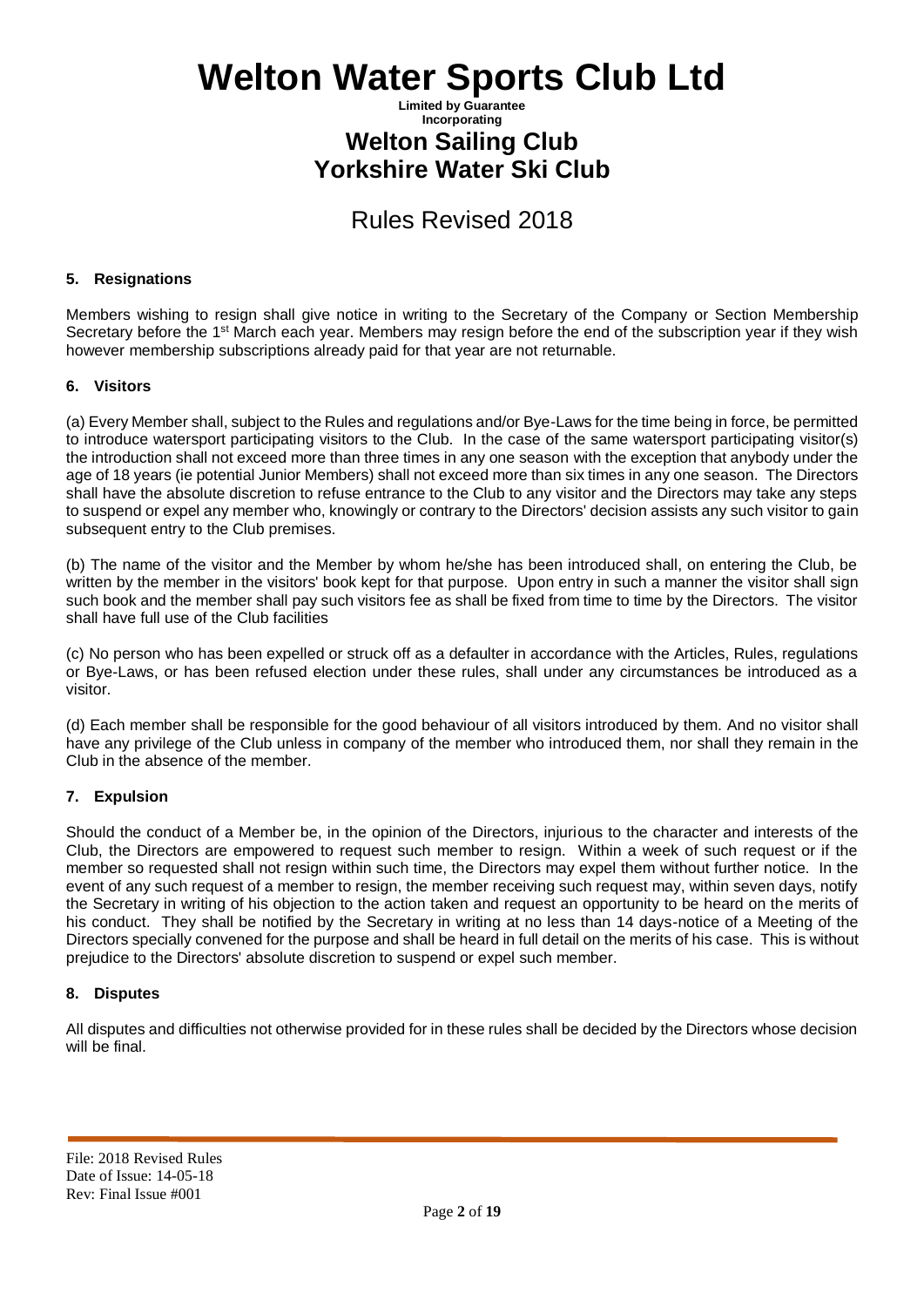### **Limited by Guarantee Incorporating Welton Sailing Club Yorkshire Water Ski Club**

# Rules Revised 2018

### **9. Children**

The number of Children that are allowed to be included within the Family Membership Category is defined by each respective Section. This may not necessary be the same of each respective Section. Children under 21 who fall into the category of Family Membership and whose parents are family members of the Club may have the use of the Club's facilities and equipment. The parents or nominated guardian(s) are responsible for the control and safety of their own children. Under no circumstances shall any persons under the age of 18 be supplied with alcoholic beverages by the club.

Accompanying parent(s)/ nominated guardian(s) who are not members but are supervising junior members of the Club may enjoy the facilities of the Club, but may not take part in any sporting activities on the water.

#### **10. Membership Fees and Charges**

There are seven classes of Membership:

- (1) Member (a) Single Member
	- (b) Family Member (e.g. Man, Wife, Partner and Children under 21 years as defined by each respective section)
- (2) Student (up to 25 years, in full-time recognised education)
- (3) Junior Member under 21 years
- (4) County Member (ie resident at least 40 miles radius from Welton Water)
- (5) Social Member
- (6) Corporate Member

(7) Visitor Member – For visitors undertaking a water based activity, this category is limited to three visits in any membership year after which the Visitor Member must transfer to another category or in the case of anybody under the age of 18 years, this category is limited to six visits in any membership year after which the they must transfer to another category. To comply with the Club Insurance Policy, Visitor Members must always be accompanied at the Club premises at all times by a Member as specified in (1), (2), (4), (5) or (6) and that person is responsible for ensuring the premises are fully locked and secure before departing from the Club.

All classes of Membership shall pay annual subscriptions as determined by the Directors from time to time, together with levies required by each Section to meet special Section costs and appropriate National Association charges where necessary. All subscriptions are due 1st March and ages apply on that date. Junior Members, Social Members and Children under 18 years shall not have any right to vote, although they may attend meetings at the absolute discretion of the Chairman for the time being of such meetings.

On joining the Club each new Member shall, in addition to the annual subscription, pay an appropriate entry fee as currently defined.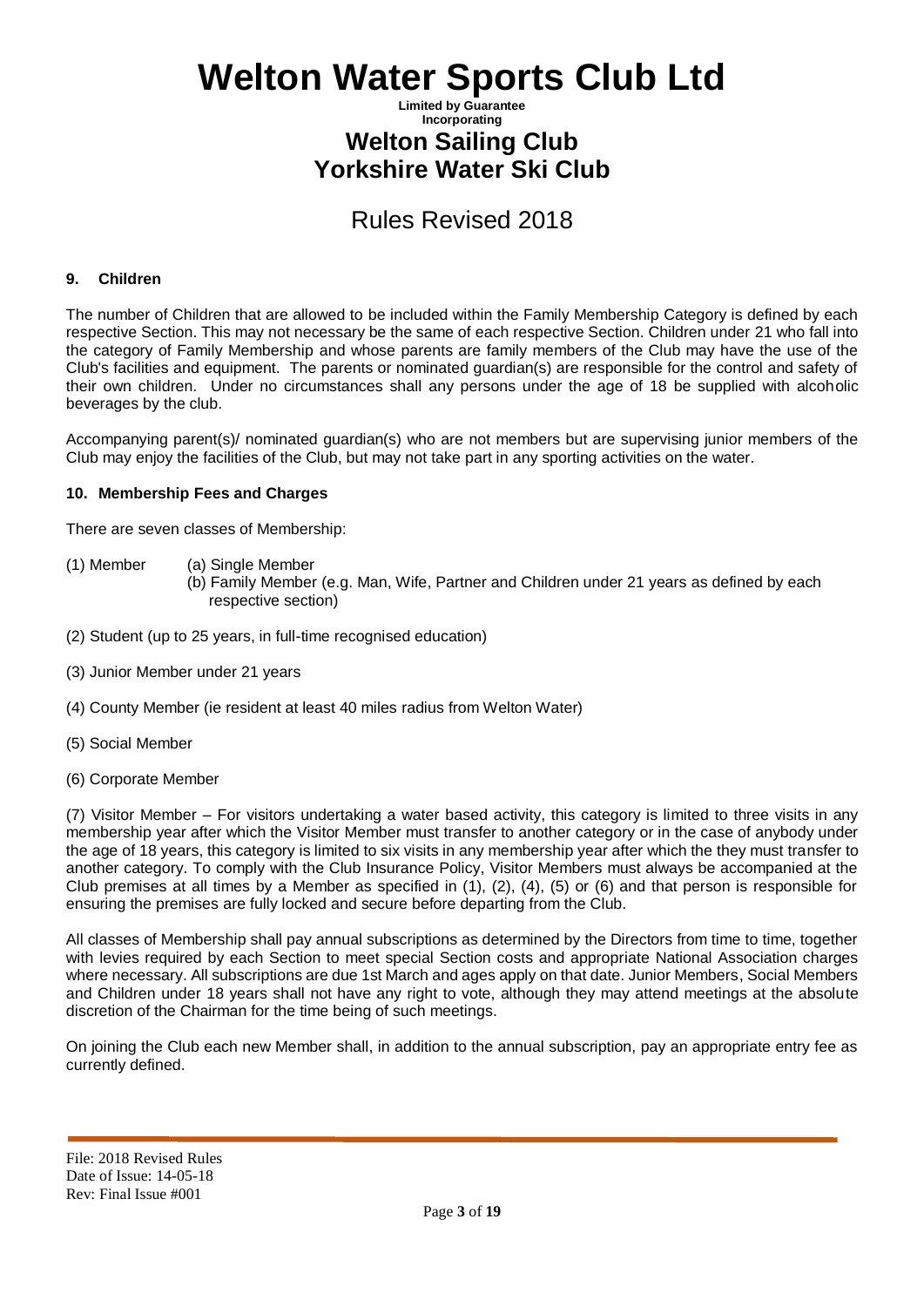## **Limited by Guarantee Incorporating Welton Sailing Club Yorkshire Water Ski Club**

# Rules Revised 2018

Social Membership. Social Membership of each respective section allows the use of on-shore facilities at a rate of 20% of current single adult membership charged by the Club plus any additional uplift charged by the Section at that time.

### **11. Private Craft**

It is a condition of Membership that all privately owned craft must be insured at the owner's expense against all Third Party Risks before being placed on the Club's water.

### **11.1 Storage**

Storage of such boats and respective trailers is available to current paid up members only. Lapsed members are required to remove their boat(s)/trailer within 3 months of discontinued membership.

In the event of failure to do so, the committee upon giving 3 months by recorded delivery or registered letter shall be empowered to dispose of the boat(s)/trailer in any manner deemed fit. If by sale, the balance (if any) of monies obtained and after deduction of any arrears due to, or expenses incurred by the Club, shall be accounted to the owner at his last known address.

### **12. Use of the Water**

The lease of Welton Water allows the annual use of the water for Sailing and Sail Boarding Section, but the Ski Section is restricted to the period from 1st March to 31st October annually. Water sharing for each Section is clearly defined within the Section Rules which also define safety standards, operation periods and facilities etc.

### **13. Use of Club Facilities**

The Directors are empowered to curtail or extend the use of Club facilities on special occasions by Resolutions specifying the nature of such special occasions: a copy of the Resolution shall be exhibited on the Club Notice Board. Directors are to be given a minimum of 28 days advance notice of any such requests.

### **14. Annual General Meeting**

The Annual General Meeting of the Members of the Club shall be the Annual General Meeting of the Welton Water Sports Club Limited held in accordance with the Articles of Association and such Meeting so arranged for accepting resignation of directors, re-electing directors, electing new directors, receiving the Annual Report and Balance Sheet for the year and for the transaction of such business as may be stated on the Agenda accompanying the notice of such Meeting.

### **15. Other Meetings**

All other meetings shall be called in accordance with the procedure laid down by the Companies Act 1985 as notified by the Articles of Association of the Company.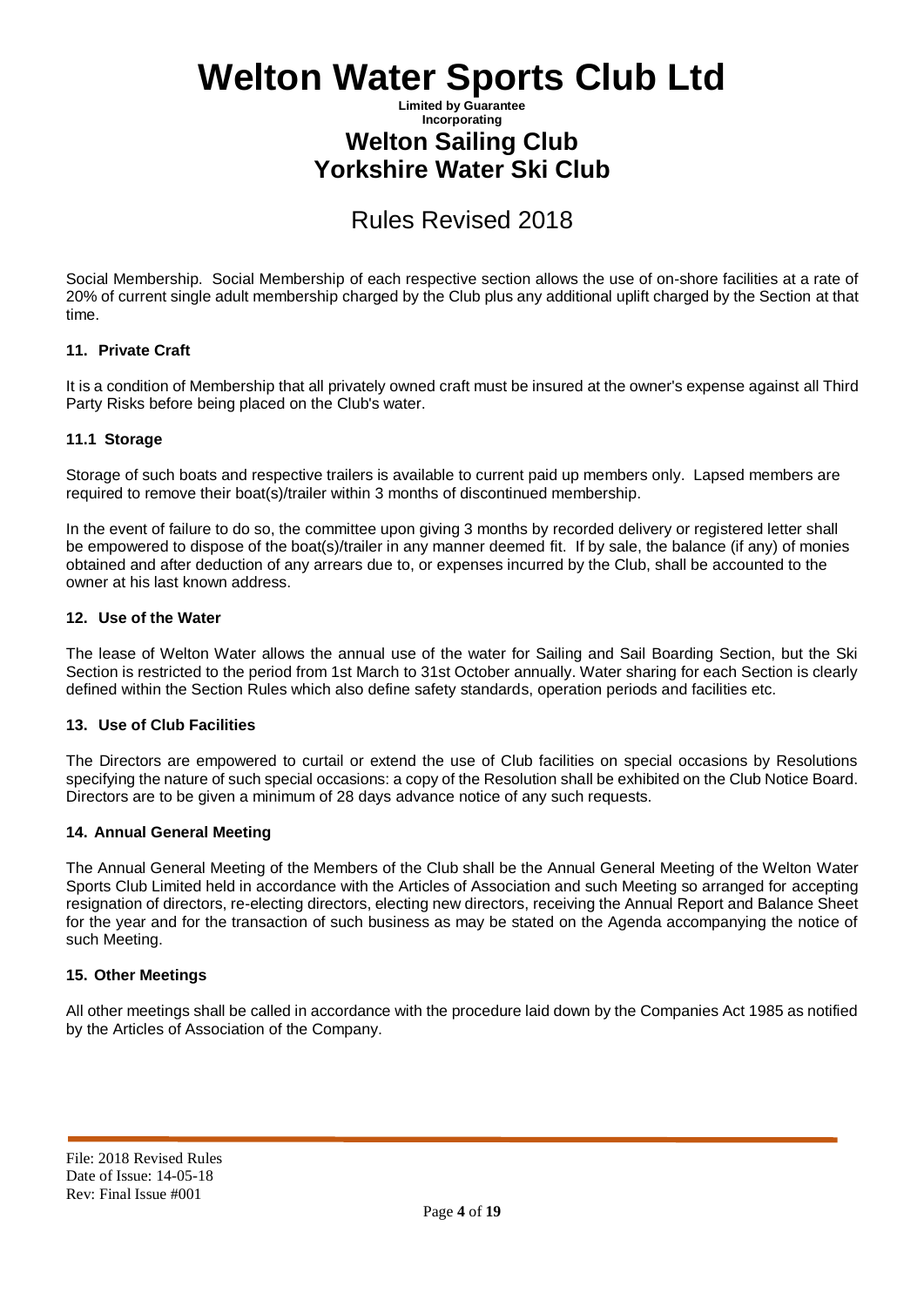### **Limited by Guarantee Incorporating Welton Sailing Club Yorkshire Water Ski Club**

# Rules Revised 2018

### **16. Dogs**

In the interest of hygiene and safety, dogs (except guide dogs) are not allowed in the club house at any time, and only in the club house surrounds when contained within, or secured to, a Member's car or vehicle. Any dog dirt created on the premises must be cleared by the owner.

#### **17. The Rules and regulations and Bye-Laws for the time being in force**

At the discretion of the Directors these shall be printed from time to time and a copy shall be exhibited in the Club at all times and, on application, a copy shall be delivered to every Member of the Club, and shall be binding on every member of the Club. Revised rules will be sent to all current club members when applicable.

### **18. Damage to Club Property**

Any Member or any other person causing damage to furniture or other property of the Club shall make good or replace the same to the satisfaction of the Directors, and in default the Directors may prohibit any such person from attending at the premises for so long as the default continues.

#### **19. Social Activities**

The control of all recreation and social activities held at or connected with the Club shall be under the sole control of the Committees or a Sub-Committee appointed by the Directors and acting under the authority of the Directors. Such Committees shall have the power to make Regulations concerning the efficient management of the Club's Social activities subject to the approval of the Directors.

#### **20. Interpretation of Rules**

The Directors are the sole authority for the interpretation of these Rules and Regulations and the Bye-Laws made thereunder and the decision of the Directors upon any question of interpretation or under any matter affecting the Club and not provided for by these Rules and Regulations or by the Bye-Laws made thereunder, shall be final and binding upon the Members.

#### **21. Rule Changes**

The Directors shall have power from time to time to make, alter or revoke Rules and Regulations and Bye-Laws for the management and good government of the Club, and the preserving of good order therein, and to appoint and dismiss all officials and servants and all matters whether provided for by these Rules or not shall be decided by them Subject to Article (22) of the Articles of Association.

### **22. Removal of Club Property**

No Member shall take from the Club premises any articles or property of the Club, without the express sanction of the Directors, and any contravention thereof will render the Member liable to replace the property removed, or be charged with the cost of replacement.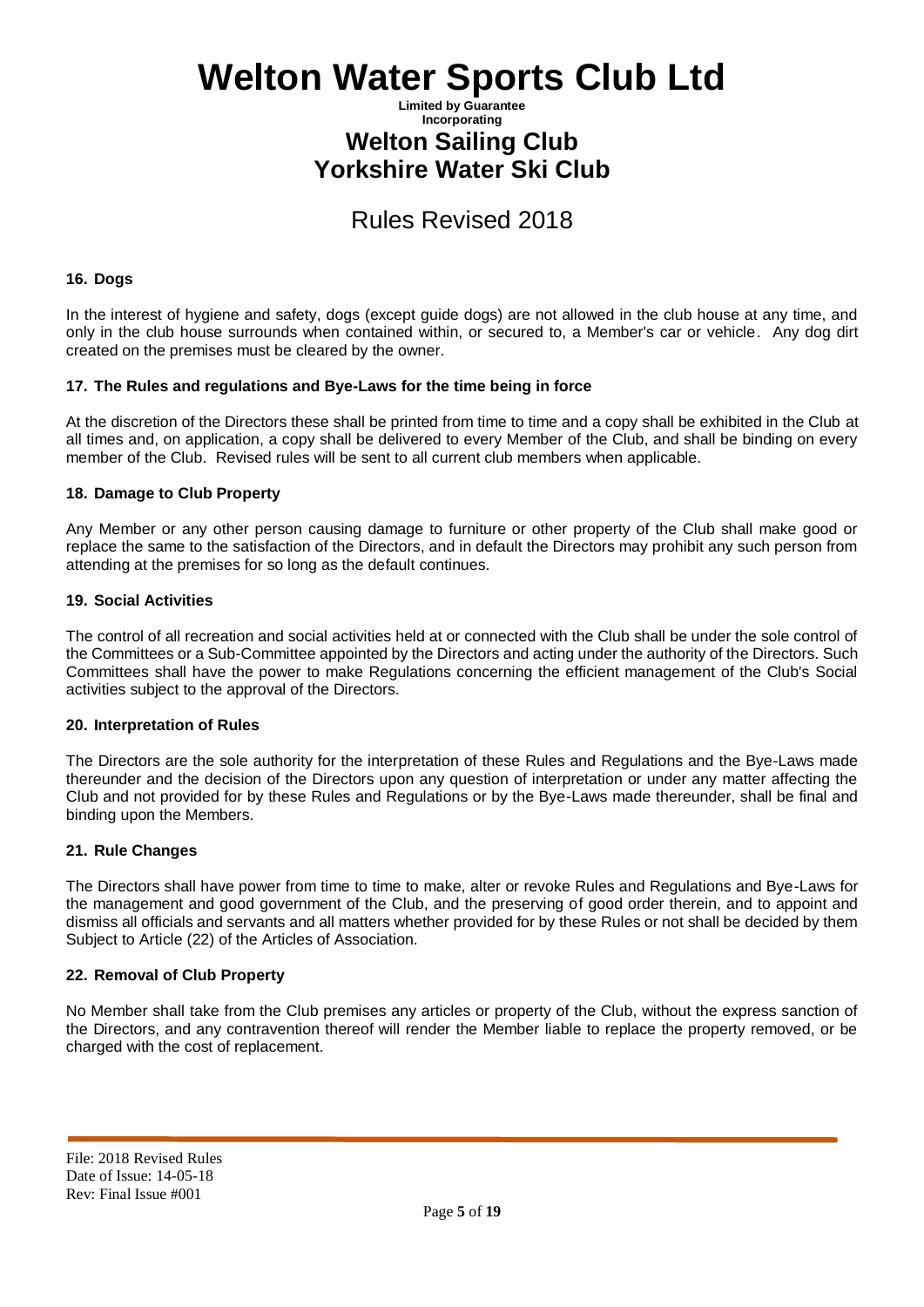## **Limited by Guarantee Incorporating Welton Sailing Club Yorkshire Water Ski Club**

# Rules Revised 2018

### **23. Complaints**

All complaints and notices by Members shall be made by letter to the Secretary who shall bring it before the Directors and in no instance shall the conduct of officials or servants be made a matter of personal reprimand by a Member.

### **24. Suggestions**

All recommendations or suggestions shall be made to the Directors in writing to the Secretary.

### **25. Honorary Members**

The Directors shall have the power to elect from time to time Honorary Members, for such a period as they think fit and without payment of any subscription, any ladies or gentlemen of distinction, or those who have rendered valuable services to the Club.

### **26. Health and Safety**

Safety is a major consideration by the Directors in the running of the Club, and Directors are to ensure that appropriate Health and Safety policies are in place.

In the interest of safety, Members shall conform to the Section Rules and Regulations governing the pursuit of their respective sport.

At all times Members shall ensure that their actions do not compromise their own or the safety of others.

Smoking is not permitted inside the clubhouse, storage sheds, around the Ski Boat fuel storage tank or in any other area likely to cause a hazard.

Members using the facilities provided for the preparation, consumption and storage of food are to ensure that the facilities are left clean and tidy after use. Members are responsible for the removal of waste from the premises as no contracted waste removal service is in effect.

In the event of local first aid being required, this shall be undertaken in accordance with the procedures set out in Appendix 1 of this document.

### **27. Equality and Diversity Policy**

The Company operates an Equality and Diversity Policy Statement as defined in Appendix 2 of this document.

### **28. Child Protection Policy**

The Company operates a Child Protection Policy Statement as defined in Appendix 3 of this documents.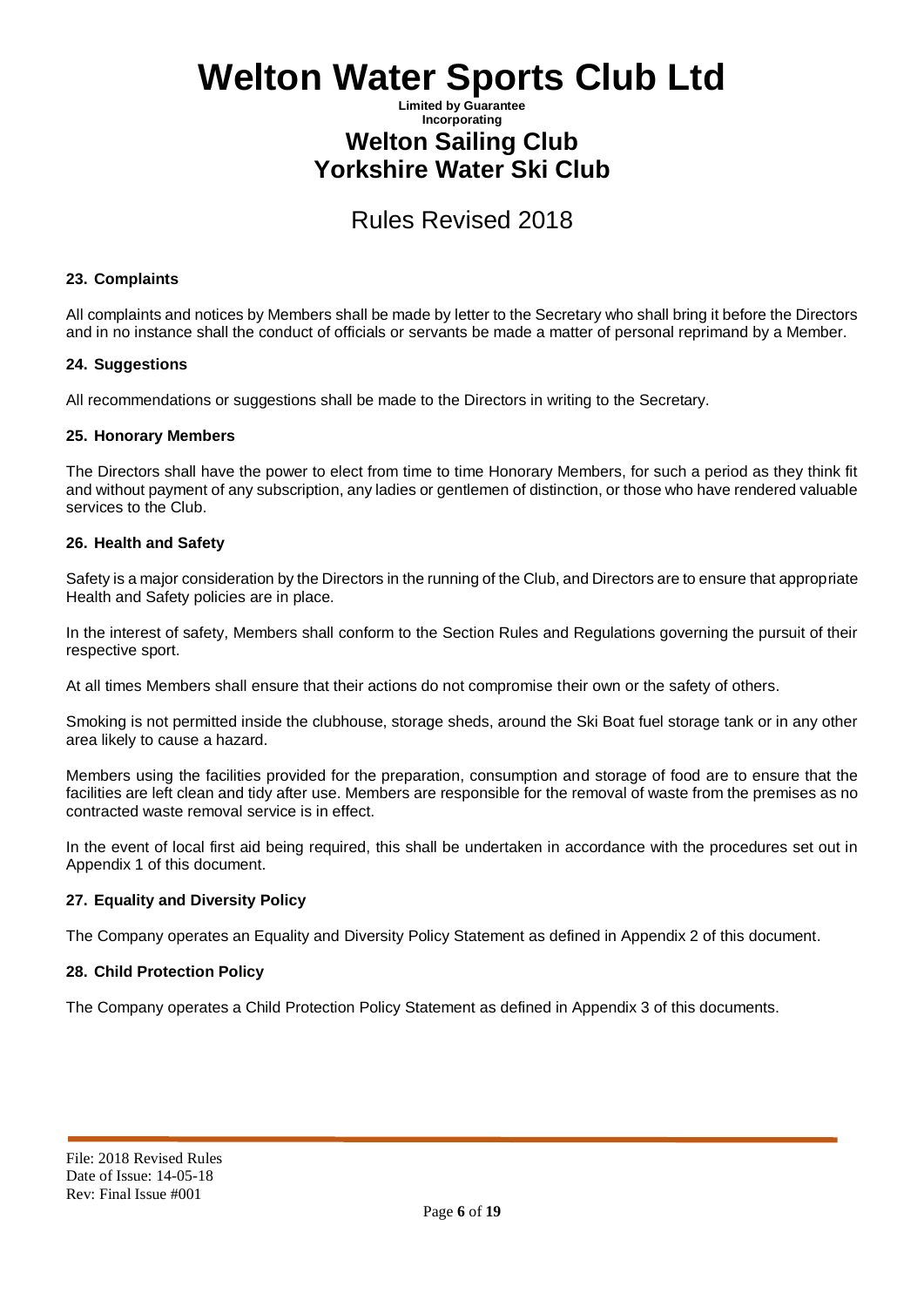### **Limited by Guarantee Incorporating Welton Sailing Club Yorkshire Water Ski Club**

# Rules Revised 2018

#### **WELTON WATER SPORTS CLUB LIMITED BYE-LAWS**

1. No sailing boat shall be brought into the Club Compound or placed in the water by a non-member without the consent of the Sailing Section, and in compliance with Rule 12 of these Rules and Regulations.

2. No power boat, other than the Sailing and Sail Boarding rescue boat(s), any working boat and the Ski Club controlled boats may be placed on the water without approval of the Board of Directors of the Company.

3. No access road other than Common Lane shall be used and the speed limit thereon of 15 mph shall be observed.

4. No ball games shall be played in, or directly in front of, the Club House.

5. Recreational swimming shall not take place at any time.

6. No children under the age of 9 years shall go on the jetties or approaches thereto unless accompanied by an adult, and then should wear a life jacket or a buoyancy aid.

7. The last person to leave the Club premises is responsible for locking all doors and the compound. This includes the lowering of all window shutters in the Club House and in particular that the eastern exit door is first closed.

8. Members may apply for Club keys from the appropriate Section Officer at the current cost.

9. Life jackets/buoyancy aids must be worn in accordance with the Club and section requirements.

- 10. Events Guidance.
	- i) Any dedicated event must be applied for through the board for agreement and programming into the seasons calendar (excluding Bank Holidays).
	- ii) A nominated person shall be responsible for the running of each event.

### **Water Sharing Rules.**

With the exception of the conditions specified below, the water may be used by both sections at the same time provided the following rules are applied:-

- The Ski Section shall assess which is the best stretch of water for them to use.
- They shall then agree this location with either the Sailing Section 'Officer of the Day' or if it is individual sailors/windsurfers using the lake, discuss this with the helm of each boat/board and ensure the sailor/windsurfer(s) have a clear understanding which section of the water is allocated for sailing only.
- The Ski Boat shall be driven at low speed from the jetty/boat shed to the agreed allocated Ski area.
- The Ski Boat Driver shall monitor the arrival of any new sailing members arriving at the Club and shall break off at a convenient time to ensure any new arrivals are aware of the water allocated to sailors.

The following segregation rules apply when both Skiing and Sailing activities are taking place on the water at the same time during Sunday afternoons (12.45 to 5.00pm):-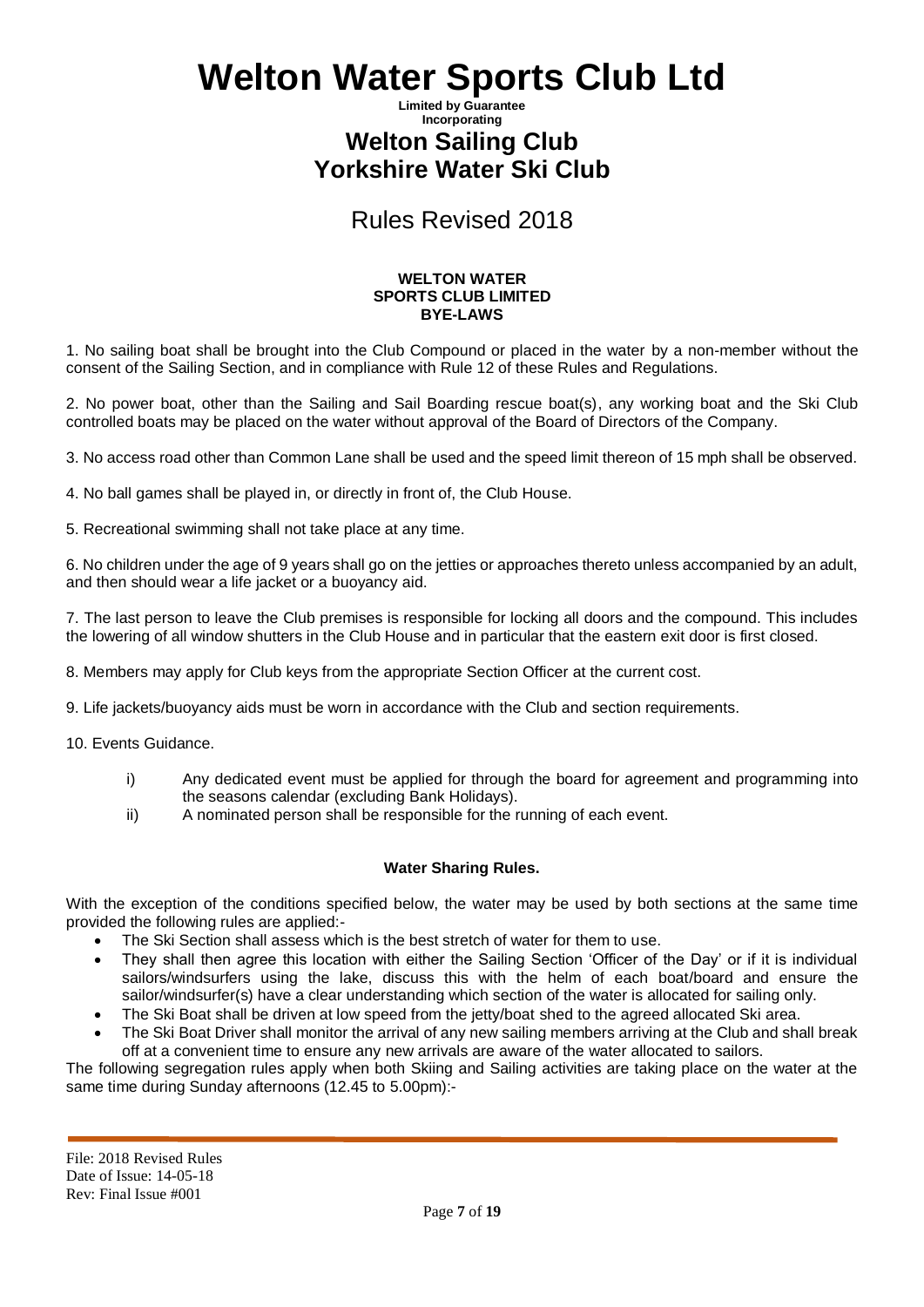## **Limited by Guarantee Incorporating Welton Sailing Club Yorkshire Water Ski Club**

# Rules Revised 2018

- Skiing shall take place along the south bank area only, this area to include the current location of the ski jump facility, starting at either the east or west end of that area.
- Sailing shall take place away from the south bank area at least 50 metres south of the ski jump facility and even further away where the ski boat turns at each end of the run.
- The ski boat will only be allowed to approach or leave the jetty at tickover along the east bank whilst there are sailing boats on the water or jetties.

Neither section shall enter the Lagoon Area used by Welton Water Adventure Centre unless there is a need to provide safety support services.

Tuesday evenings are solely for the use of the Ski/Wakeboard Section.

Thursday evenings are solely for the use of the Sailing Section.

Notwithstanding the above, exceptional conditions may require special agreement at the time between section members particularly outside normal laid down times/dedicated section activities.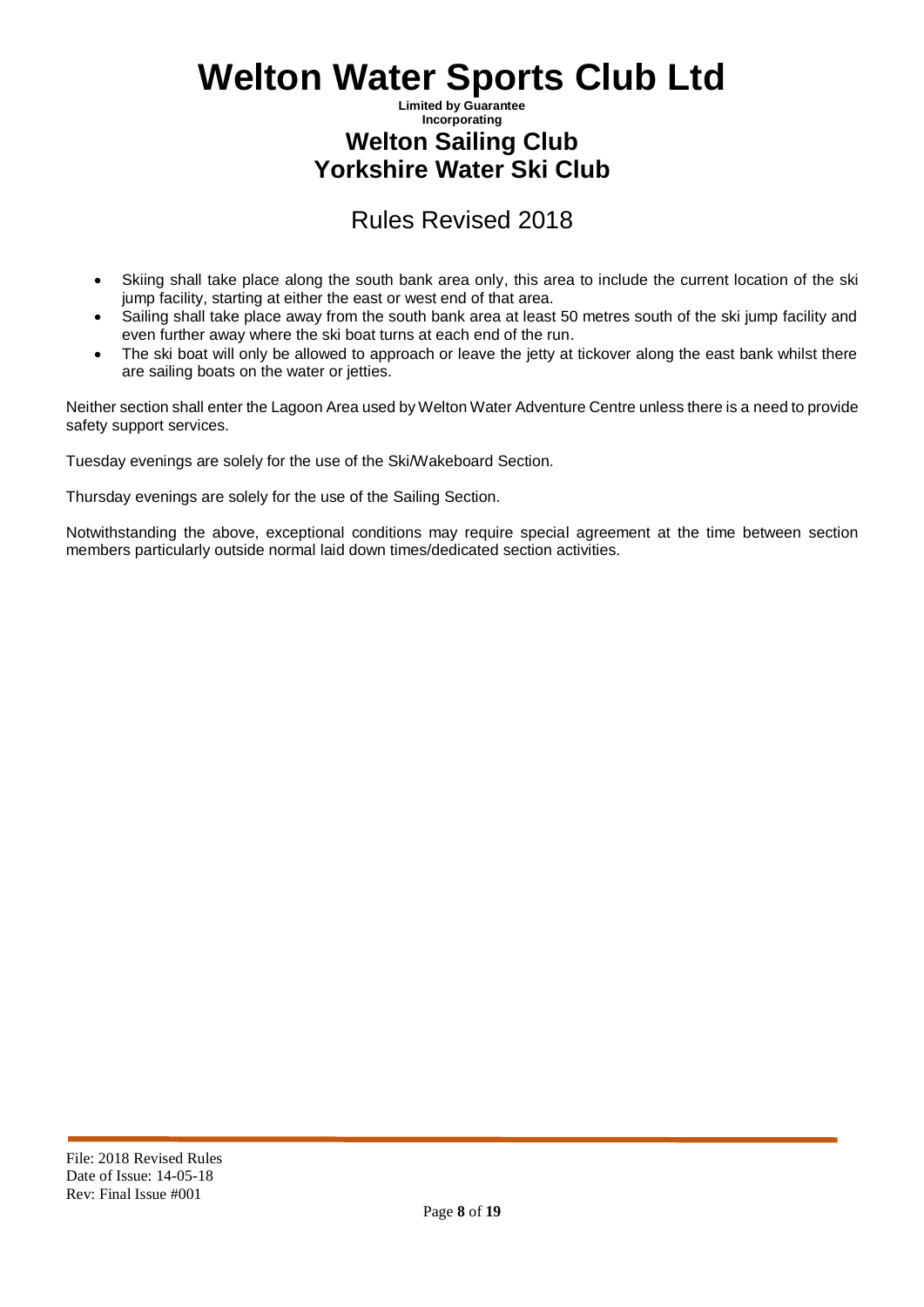## **Limited by Guarantee Incorporating Welton Sailing Club Yorkshire Water Ski Club**

# Rules Revised 2018

## **Appendix 1**

# **First Aid Policy Statement**

## **Site Risk Assessment Process**

Members of Welton Water Sports Club must consider health and safety issues relating to the:

- Activity
- Environment
- **Facilities**
- Equipment
- Participants and others

These factors should be considered on each occasion visit to the clubs premises.

### **First Aid**

Welton Water Sports Club will at all times maintain no less than an adequate number of suitably trained first aiders at its premises. The name of each first aider is to be displayed in the main notice board within the club house. Those first aiders will have been trained in accordance with the requirements of the relevant national and local sports partnerships as well as national governing bodies. Welton Water Sports Club will consider providing such training, at its cost, to any personnel who may wish to volunteer for it. They should contact the Health and Safety Manager to discuss this.

First aid boxes will be kept:

- In entrance to the club house
- In the kitchen area of the club house
- On the Ski Boat

The club officials will be responsible for ensuring that they are replenished as and when needed.

Basic contents of First Aid kits:

- Plasters (assorted sizes)
- 6 x Medium Dressings
- 2 x Large Dressings
- 1 x Eye Pad
- 6 x Triangular Bandages
- 6 x Safety Pins
- Roller Bandages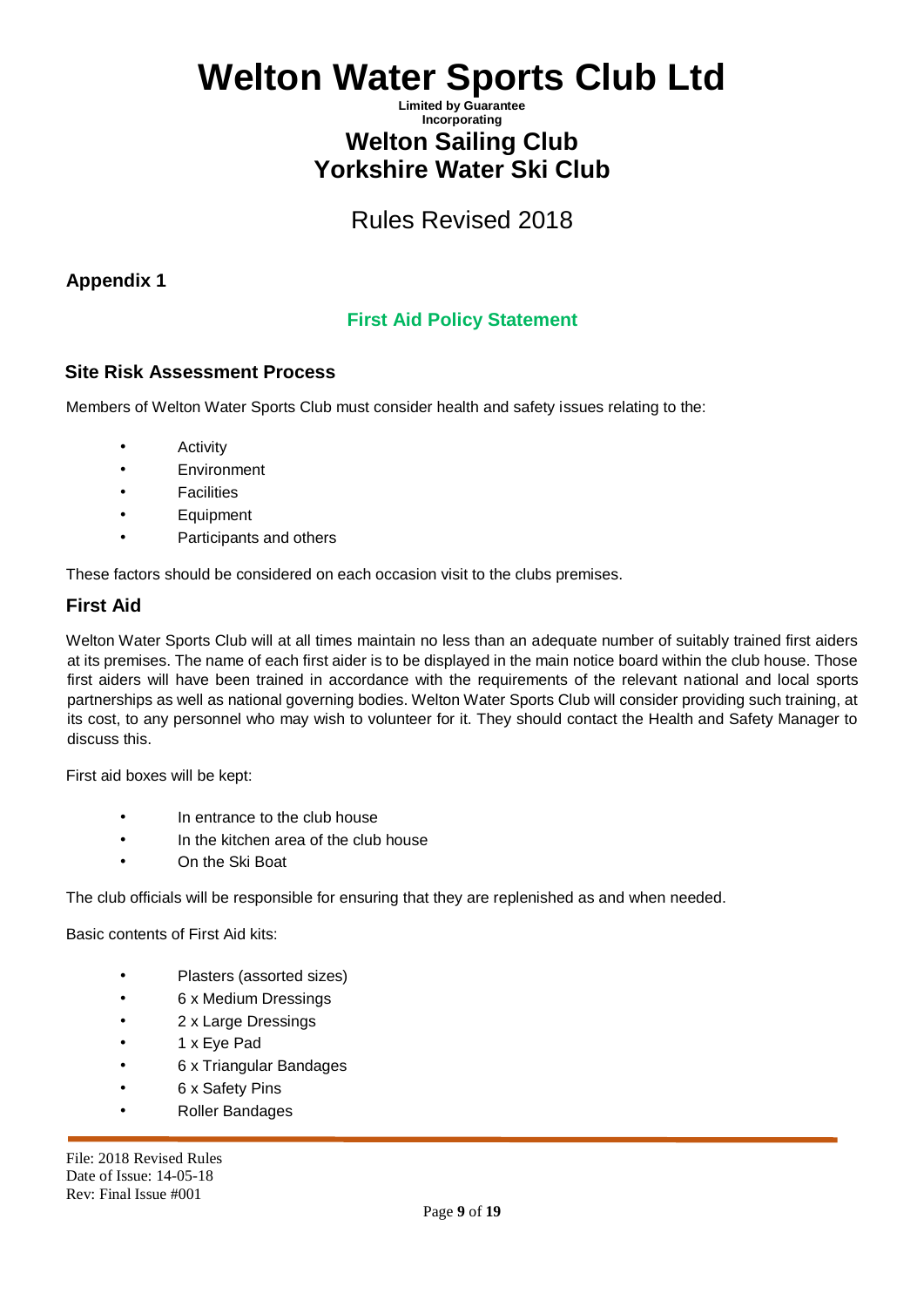## **Limited by Guarantee Incorporating Welton Sailing Club Yorkshire Water Ski Club**

# Rules Revised 2018

- Disposable Gloves
- Scissors
- **Tweezers**
- Adhesive Tape
- Alcohol Gel
- Alcohol-free wound cleansing wipes
- Plastic face shield or packet mask
- Notepad and pencil

Where the ski boat or any rescue boat is in use, they must be able to make radio contact with the shore as required.

When in use, a first aider is required on the ski and rescue boat at all times.

## **Records and Reporting of Incidents**

An accident book is kept by Welton Water Sports Club in which are recorded details of all accidents which happen to members and non-members, whether on the Welton Water Sports Clubs' premises or elsewhere when on the club's business. The accident book is located within the kitchen area of the club house. It is essential that details of such accidents are fully and properly reported. The Health and Safety Manager will ensure that all employees have access to accident report forms.

Procedure in the event that an accident has occurred:

- Dial 999 to call an ambulance.
- Provide site address of Welton Water Sports Club, Common Lane, Welton, HU15 1ER.
- Advice ambulance to cross the level train crossing, turn left at first lake and proceed to the end of the lane.
- While one person stays with the injured party, another person is to proceed to the first lake (coming from the train crossing), in order to ensure that ambulance has the correct directions to reach the accident zone.

# **Control of Substances Hazardous to Health (COSHH)**

There is legislation covering COSHH. Fortunately, in a sports club's environment there are relatively few substances that might be hazardous to health but there are some such as kitchen and cleaning materials. Where appropriate, Welton Water Sports Club has endeavoured to store the main supplies of these substances separately and safely.

Last Reviewed September 2018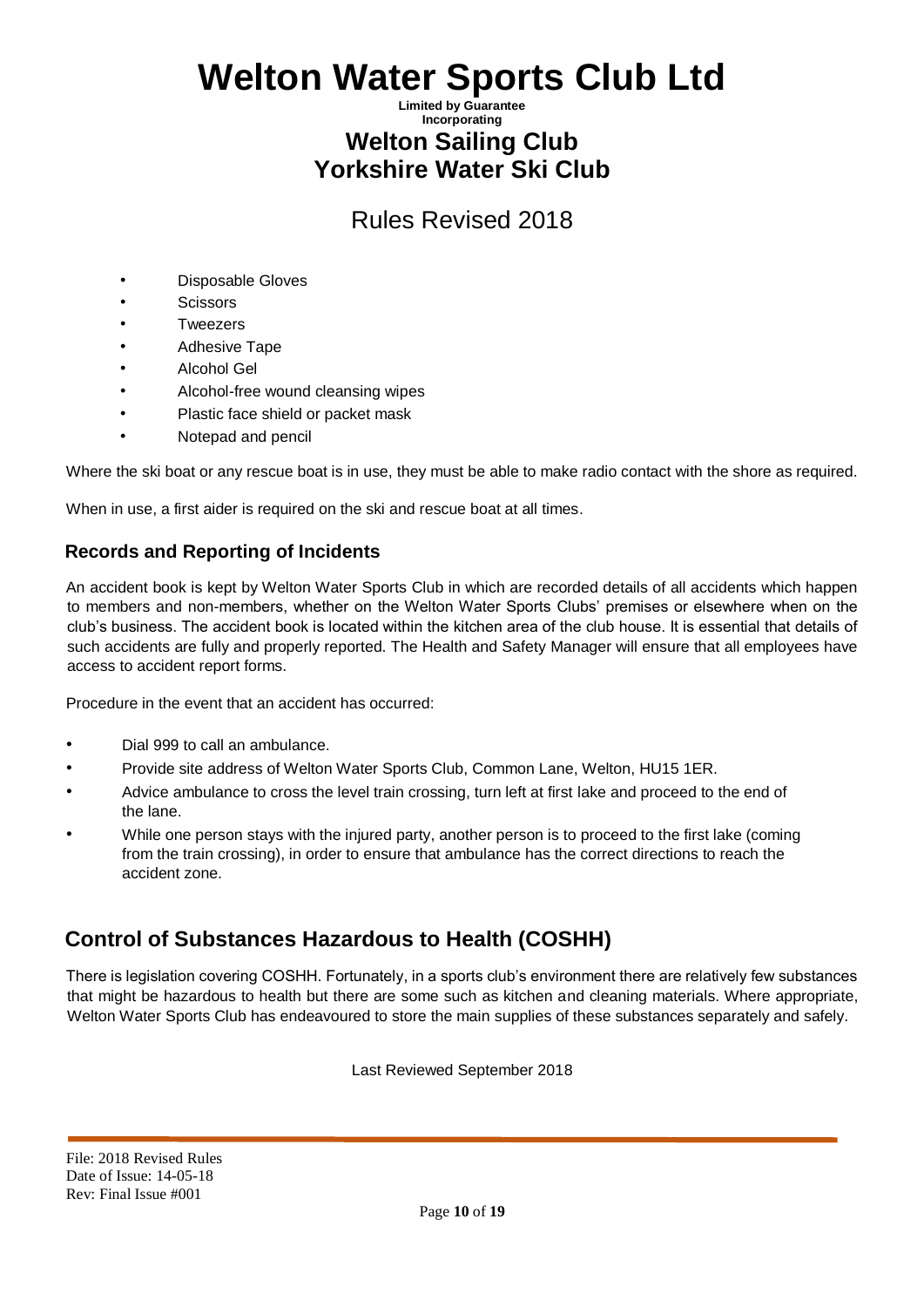## **Limited by Guarantee Incorporating Welton Sailing Club Yorkshire Water Ski Club**

Rules Revised 2018

## **Appendix 2**

# **Equality & Diversity Policy Statement**

# **Aims of this Policy**

This policy is designed to ensure that Welton Water Sports Club complies with its obligations under equality legislation and demonstrates our commitment to treating people equally and fairly.

Welton Water Sports Club is unreservedly opposed to any form of discrimination on the grounds of age, disability, gender reassignment, marriage or civil partnership, pregnancy and maternity, race, religion or belief, sex and sexual orientation (defined as Protected Characteristics).

We believe sporting opportunities should be open to all and we are committed to:

- Developing a culture that enables and values everyone's full involvement
- Creating an environment in which everyone has opportunities to play, compete, officiate, coach, volunteer and run community sport.
- Overcoming potential barriers for those wishing to play sport, particularly if they are from groups who are currently under-represented in sport.
- All members, participants, visitors and volunteers have the right to be free from harassment and bullying of any description, or any other form of unwanted behaviour. Such behaviour may come from other members or by people (third parties) who are not employees of Welton Water Sports Club such as guests.
- All parties (volunteers/service users) have an equal chance to contribute and to achieve their potential, irrespective of any defining feature that may give rise to unfair discrimination.

# **Scope of this Policy**

This policy applies to all parties, be it members, officials, volunteers or visitors.

### **Direct discrimination**

When a party is treated less favourably than someone else because of their:

- sex
- marriage or civil partnership
- gender reassignment
- pregnancy and maternity leave
- sexual orientation
- disability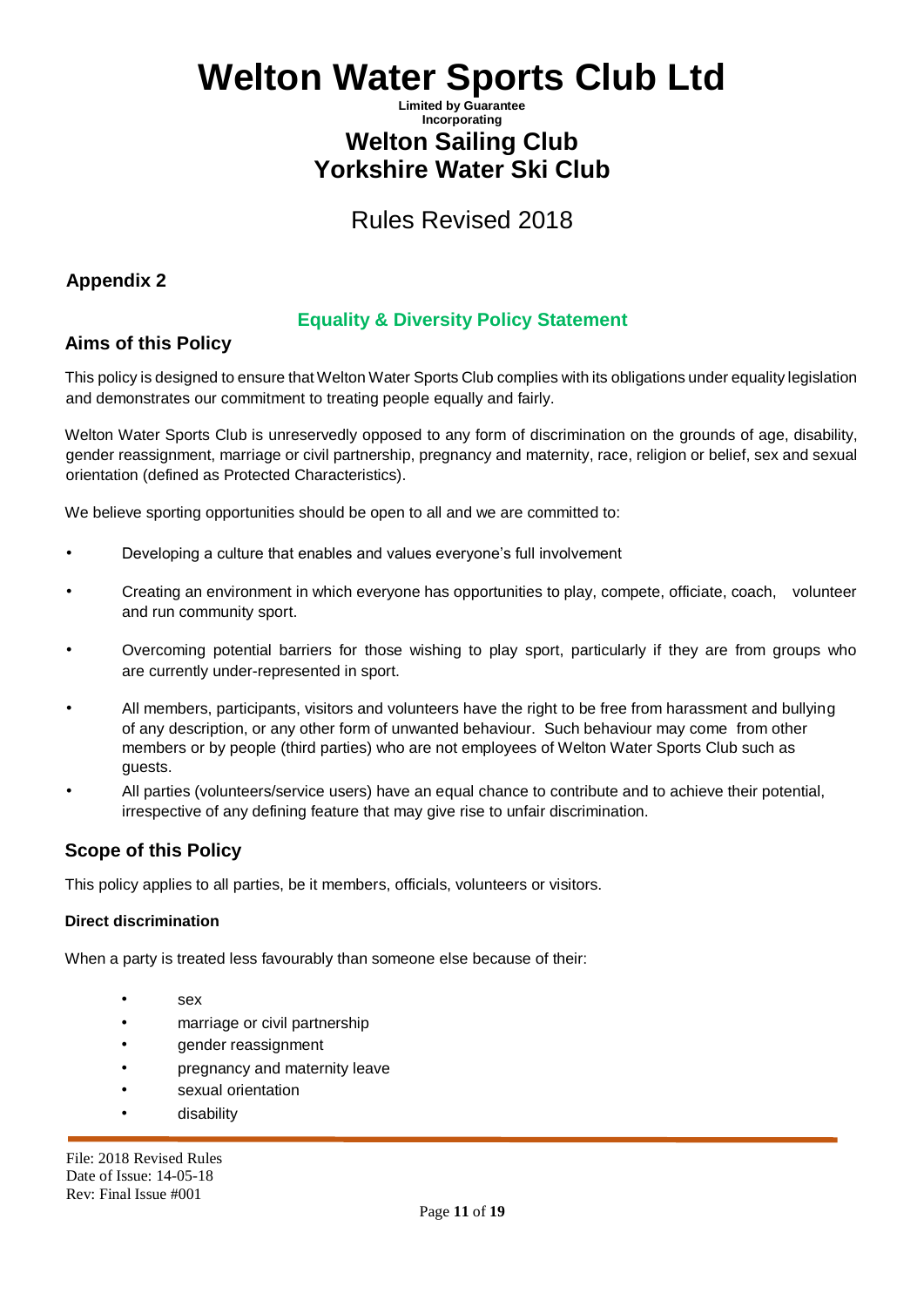### **Limited by Guarantee Incorporating Welton Sailing Club Yorkshire Water Ski Club**

# Rules Revised 2018

- race
- religion or belief
- age

and that there is no genuine occupation requirement for it. People also must not be discriminated against because of their input in to the club.

### **Indirect discrimination**

Where there is a working condition, practice or rule that disadvantages one group of people more than another. In other words it is more difficult for people from one group to comply with the requirement. Even if it is done accidentally indirect discrimination is unlawful. Indirect discrimination is only allowed if it is necessary for the way the organisation works, and there is no other way of achieving it.

### **Discrimination arising from disability**

This is where a disabled person is treated unfavourably because of something connected to their disability where it cannot be objectively justified. This only applies where the organisation knew or could reasonably be expected to know that the person was disabled **Associative Discrimination**.

This is where someone is treated worse than someone else because they are associated with someone with a protected characteristic.

### **Perceptive Discrimination**

This is where someone is treated worse than someone else because there has been an incorrect assumption that they have a protected characteristic. This applies even if the person does not possess the characteristic.

### **Third Party Harassment**

This is where a member or official is harassed by a third party who is not a member e.g. external volunteers or service users. The organisation becomes liable if it has happened on at least two occasions that it is aware that it took place and have not taken steps to prevent it happening again.

### **Policy Statement**

As an organisation, we value the variety of different views, outlooks and approaches that a diverse workforce bring. This assists us to provide improved services and increase our understanding of our service users.

We will do all we can to ensure no one will receive less favourable treatment or is to be disadvantaged by requirements or conditions, which cannot be shown to be justifiable.

### **Responsibilities**

Members and volunteers (including directors) of Welton Water Sports Club have a duty to act within this policy, ensure it is followed and to draw attention to any suspected discriminatory acts or practices.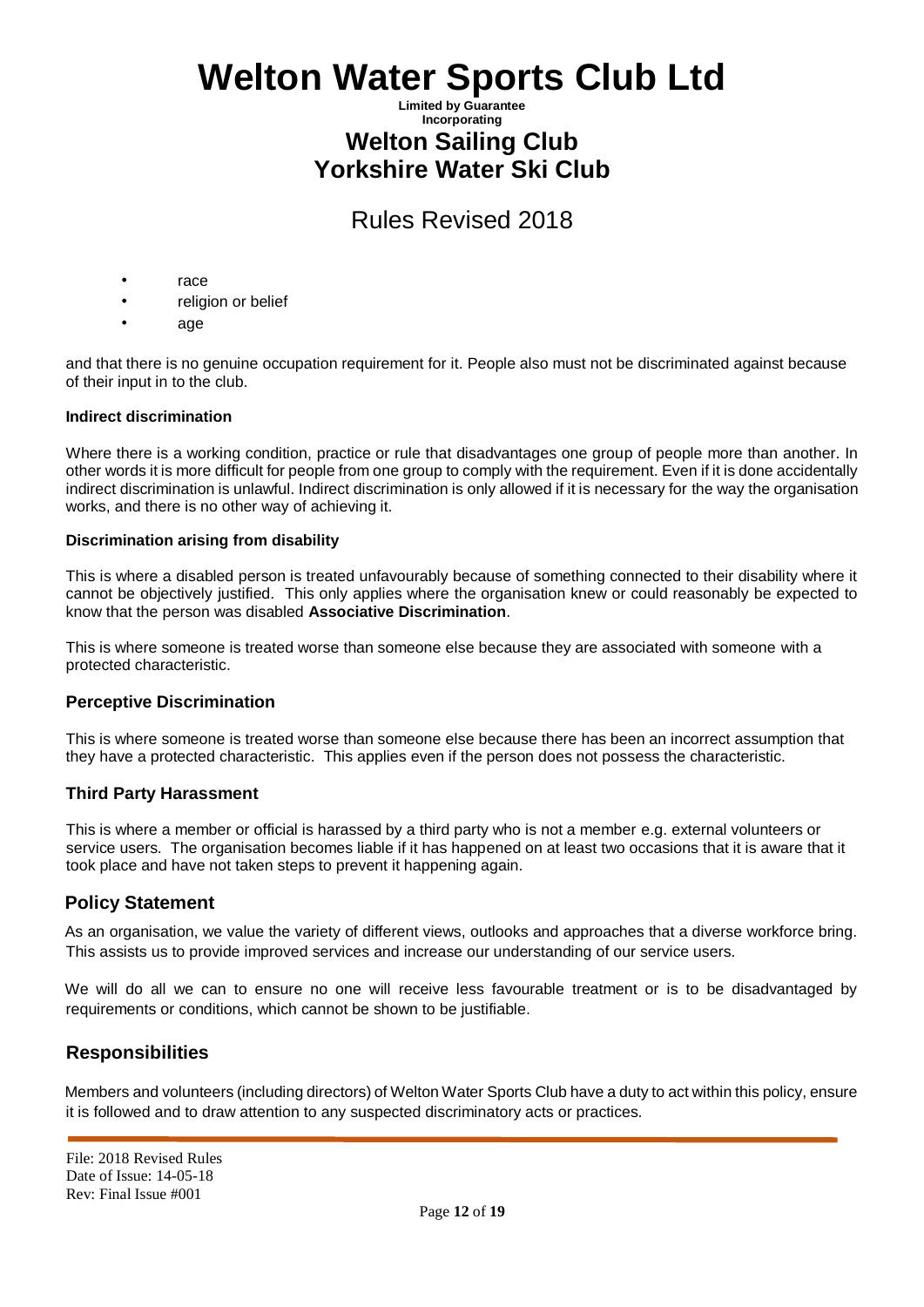## **Limited by Guarantee Incorporating Welton Sailing Club Yorkshire Water Ski Club**

# Rules Revised 2018

Responsibility for promoting awareness of this policy and monitoring that it is being followed rests with the directors and members of Welton Water Sports Club.

# **Breaches of the Equality and Diversity Policy by members and volunteers**

Breaches of this policy by employees may be dealt with by the directors of Welton Water Sports Club or an appointed disciplinary panel.

Members and volunteers are also personally liable under equality legislation for any act of unlawful discrimination.

# **Equality and Diversity in Practice**

Particular attention will be placed on the following:

- Use of selection criteria that does not unlawfully discriminate in recruitment and promotion procedures
- Requiring entry to volunteering or progression within it to be based on merit
- Not discriminating in opportunities for recruitment, training, or transfer of volunteers
- Ensuring that every individual is assessed according to his or her personal capability to carry out a given role
- Ensure equal opportunities and non-discrimination in the operation of grievance and disciplinary procedures
- Ensure that all relevant requirements of the Equality Act in relation to disability are met and adhered to. This will include making reasonable adjustments to ensure access to employment or volunteering tasks and opportunities.
- Ensure that any amendments to any legislation relating to discrimination are met and adhered to.

### **Implementation of the Policy**

All members and volunteers will be involved in creating an equality environment and one that values diversity.

### **COMMUNICATIONS**

Communication of the policy to members, volunteers and visitors through policy being sent to all new and existing members, made available online and within the organisations premises.

### **WORKING WITH PARTNERS**

- Working with RYA and British Waterski and Wakeboard National Governing Bodies to ensure affiliation compliance
- Working with national and county sports partnerships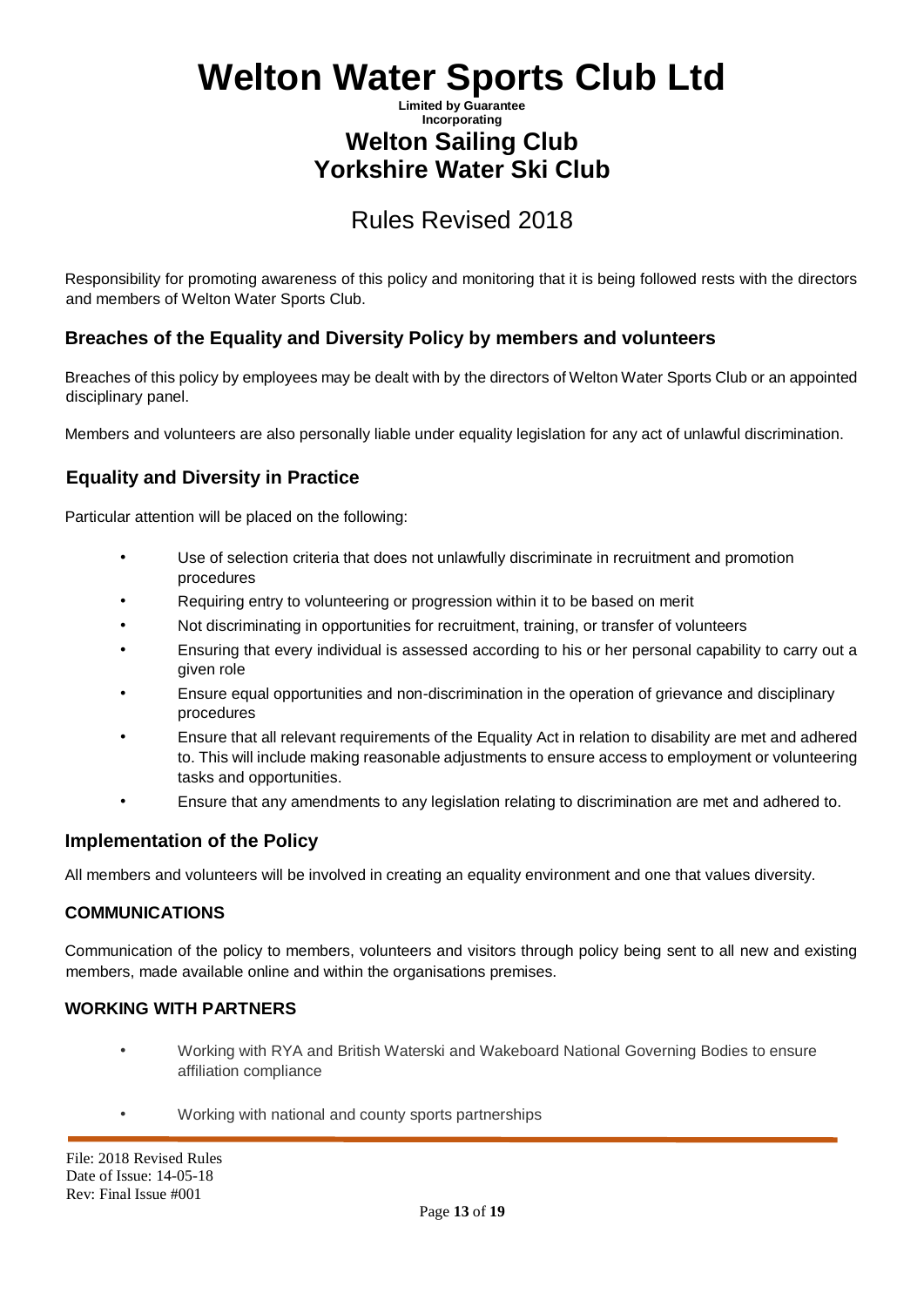## **Limited by Guarantee Incorporating Welton Sailing Club Yorkshire Water Ski Club**

# Rules Revised 2018

Seeking out opportunities to work with community groups capable of delivering 'break-through' with different parts of the population

### **MONITORING THE POLICY**

This policy will be monitored to judge to what extent it is working and identify areas for improvement.

Monitoring will relate to both members, volunteers and to service users and methods used will include:

- Information of location of service users
- Information on how they heard of our services and accessed our services
- Elements of the services used by people

### **Reporting Discrimination / Potential Discrimination**

Any party who feel that they have suffered any form of discrimination should raise the issue through write communication in the form of an e-mail to alex@dobson.co.uk and bwells@bwells.karoo.co.uk

Last Reviewed September 2018

# **Appendix 3**

# **Child Protection Policy Statement**

Welton Water Sports Club acknowledges the duty of care to safeguard and promote the welfare of children and is committed to ensuring safeguarding practice reflects statutory responsibilities, government guidance and complies with best practice and requirements.

The policy recognises that the welfare and interests of children are paramount in all circumstances. It aims to ensure that regardless of age, gender, religion or beliefs, ethnicity, disability, sexual orientation or socioeconomic background, all children

- have a positive and enjoyable experience of sport at Welton Water Sports Club in a safe and child centred environment
- are protected from abuse whilst participating in sailing, water-skiing, swimming and any other game, sport, recreation or pastime.

Welton Water Sports Club acknowledges that some children, including disabled children and young people or those from ethnic minority communities, can be particularly vulnerable to abuse and we accept the responsibility to take reasonable and appropriate steps to ensure their welfare.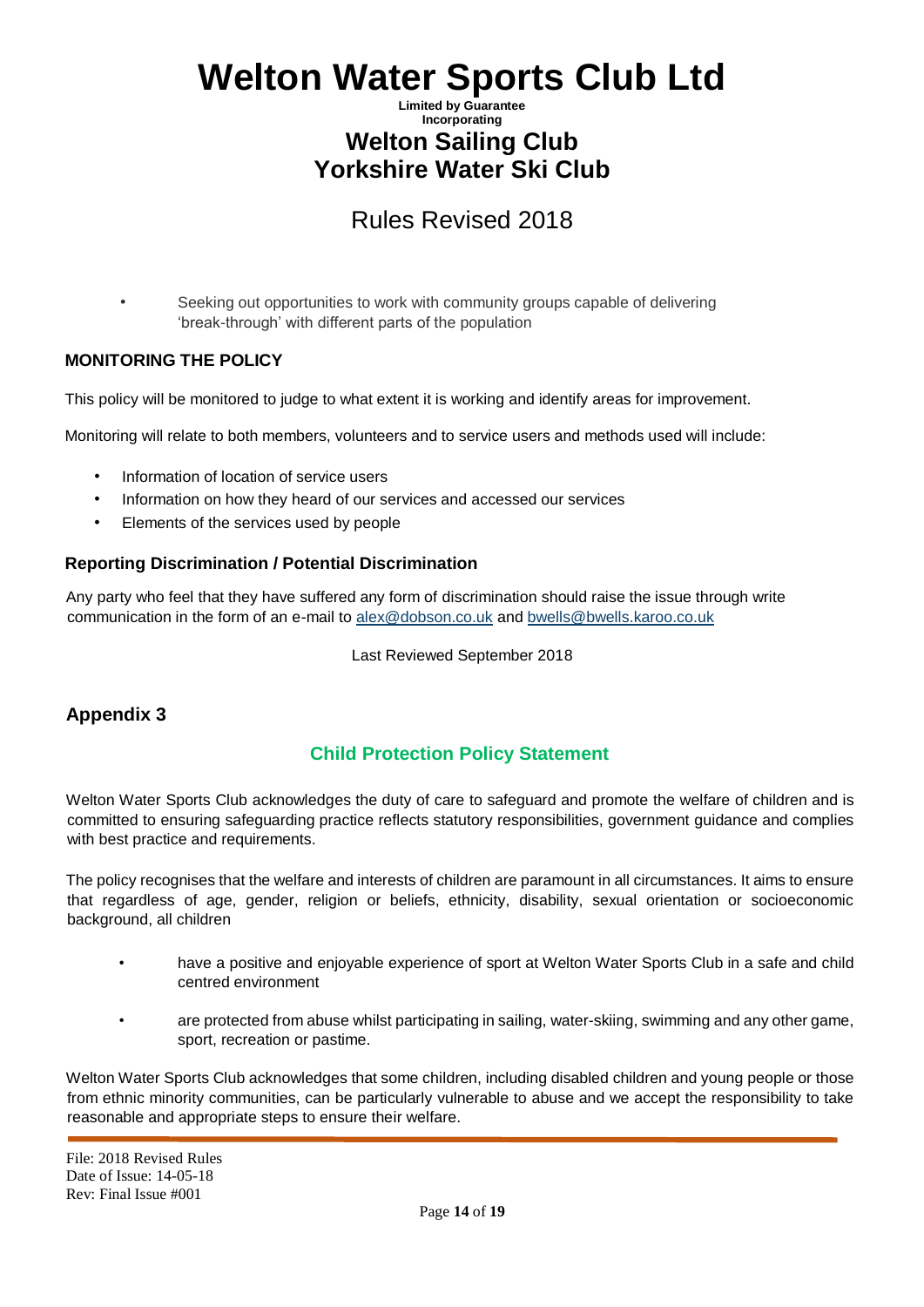## **Limited by Guarantee Incorporating Welton Sailing Club Yorkshire Water Ski Club**

# Rules Revised 2018

As part of our safeguarding policy Welton Water Sports Club will:

- promote and prioritise the safety and wellbeing of children and young people
- ensure everyone understands their roles and responsibilities in respect of safeguarding and is provided with appropriate learning opportunities to recognise, identify and respond to signs of abuse, neglect and other safeguarding concerns relating to children and young people
- ensure appropriate action is taken in the event of incidents/concerns of abuse and support provided to the individual/s who raise or disclose the concern
- ensure that confidential, detailed and accurate records of all safeguarding concerns are maintained and securely stored
- prevent the employment/deployment of unsuitable individuals
- ensure robust safeguarding arrangements and procedures are in operation.

The policy and procedures will be widely promoted and are mandatory for everyone involved in Welton Water Sports Club. Failure to comply with the policy and procedures will be addressed without delay and may ultimately result in dismissal/exclusion from the organisation.

### **Monitoring**

The policy will be reviewed a year after development and then every three years, or in the following circumstances:

- changes in legislation and/or government guidance
- as required by the Local Safeguarding Children Board, UK Sport and/or Home Country Sports Councils, RYA and British Waterski and Wakeboard.
- as a result of any other significant change or event.

Last Reviewed September 2018

# **Appendix 4**

# **General Data Protection Regulations Policy Statement**

### **Employment of Staff.**

As the Club does not employ any regular staff, it is only personal data of members and guests that will be documented to comply with this regulation.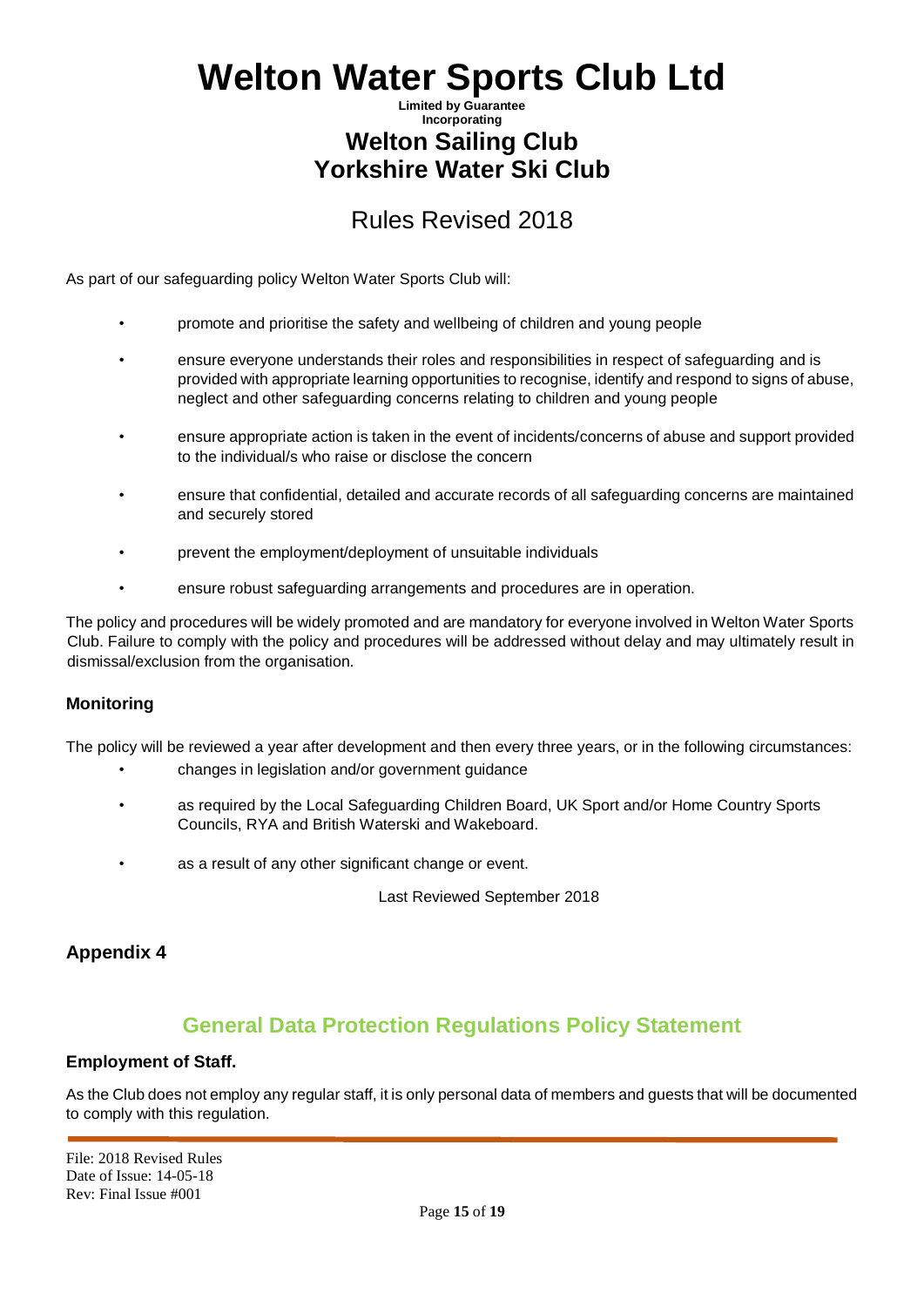**Limited by Guarantee Incorporating**

# **Welton Sailing Club**

**Yorkshire Water Ski Club**

# Rules Revised 2018

### **Membership Data**

From 25<sup>th</sup> May 2018 the Club is required to inform members how, why, where and for how long their personal data is collected and stored. This appendix sets out to define that information.

| <b>Data</b>                           | Source of data                            | <b>Distribution to</b><br><b>Club Officials</b>                                                                                                                                                                      | <b>Method of</b><br>Storage of                                             | <b>Disposal of data</b>                               |
|---------------------------------------|-------------------------------------------|----------------------------------------------------------------------------------------------------------------------------------------------------------------------------------------------------------------------|----------------------------------------------------------------------------|-------------------------------------------------------|
| <b>Title/Full name</b>                | Membership<br>Application/Renewal<br>Form | • Section<br>Membership<br>Secretary<br>• Section<br>Treasurer<br>• Key Provider<br>$\bullet$ Ski<br>Captain/Sailing<br>Commodore<br>• Company<br>Secretary<br>• Boat Berthing<br>Coordinator<br>• Sailing Secretary | data<br>Paper<br>Application<br>Form or<br>Personal<br>PC/Cloud<br>Storage | 1 year after official<br>resignation from the<br>Club |
| Address/Post Code                     | <b>Ditto</b>                              | • Section<br>Membership<br>Secretary<br>• Section<br>Treasurer                                                                                                                                                       | <b>Ditto</b>                                                               | <b>Ditto</b>                                          |
| Date of Birth - (Ski<br>Section only) | Ditto                                     | • Section<br>Membership<br>Secretary                                                                                                                                                                                 | <b>Ditto</b>                                                               | <b>Ditto</b>                                          |
| <b>Email Address</b>                  | <b>Ditto</b>                              | • Section<br>Membership<br>Secretary<br>• Section<br>Treasurer<br>$\bullet$ Ski<br>Captain/Sailing<br>Commodore<br>• Sailing Secretary                                                                               | <b>Ditto</b>                                                               | <b>Ditto</b>                                          |
| Home Tel No.                          | <b>Ditto</b>                              | • Section<br>Membership<br>Secretary<br>• Section<br>Treasurer                                                                                                                                                       | <b>Ditto</b>                                                               | <b>Ditto</b>                                          |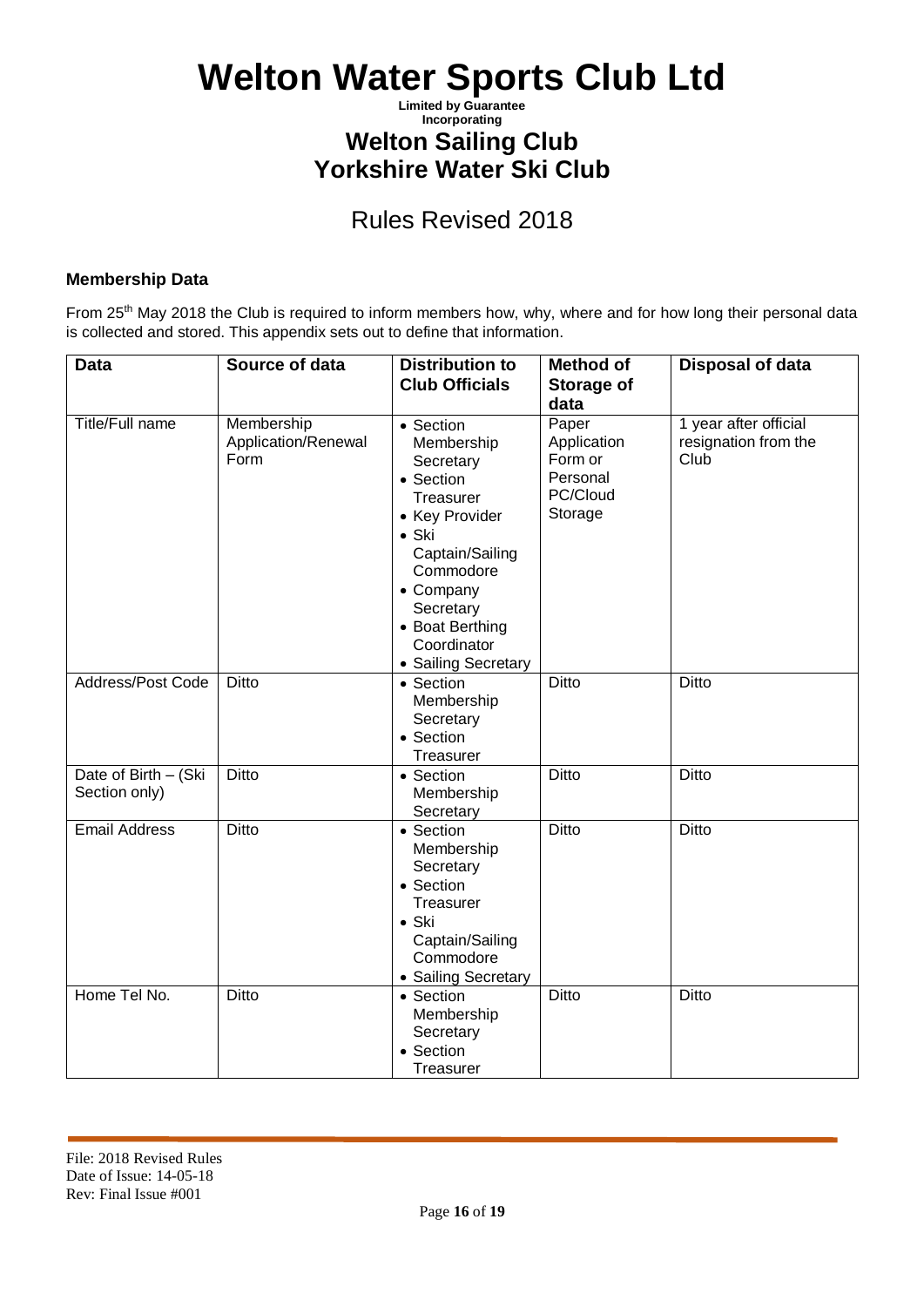**Limited by Guarantee Incorporating**

**Welton Sailing Club**

**Yorkshire Water Ski Club**

# Rules Revised 2018

|                                                                                 |              | $\bullet$ Ski<br>Captain/Sailing<br>Commodore                                                                   |                                                |                                                                                                   |
|---------------------------------------------------------------------------------|--------------|-----------------------------------------------------------------------------------------------------------------|------------------------------------------------|---------------------------------------------------------------------------------------------------|
| Mobile Tel No.                                                                  | Ditto        | • Section<br>Membership<br>Secretary<br>• Section<br>Treasurer<br>$\bullet$ Ski<br>Captain/Sailing<br>Commodore | Ditto                                          | Ditto                                                                                             |
| Emergency<br>Contact Name -<br>(Ski Section Only)                               | <b>Ditto</b> | • Section<br>Membership<br>Secretary<br>• Ski Captain                                                           | <b>Ditto</b>                                   | Ditto                                                                                             |
| Emergency<br>Contact Tel No. -<br>(Ski Section Only)                            | <b>Ditto</b> | • Section<br>Membership<br>Secretary<br>• Ski Captain                                                           | <b>Ditto</b>                                   | Ditto                                                                                             |
| Partners Name -<br>(Family<br>membership)                                       | Ditto        | • Section<br>Membership<br>Secretary<br>$\bullet$ Ski<br>Captain/Sailing<br>Commodore                           | <b>Ditto</b>                                   | Ditto                                                                                             |
| Partners Date of<br>Birth - (Ski Section<br>Only)                               | Ditto        | • Section<br>Membership<br>Secretary<br>• Ski Captain                                                           | <b>Ditto</b>                                   | Ditto                                                                                             |
| Names of Children<br>- (Family<br>membership)                                   | Ditto        | • Section<br>Membership<br>Secretary<br>$\bullet$ Ski<br>Captain/Sailing<br>Commodore                           | <b>Ditto</b>                                   | Ditto                                                                                             |
| Either age or Date<br>of Birth of Children                                      | Ditto        | • Section<br>Membership<br>Secretary<br>$\bullet$ Ski<br>Captain/Sailing<br>Commodore                           | Ditto                                          | Ditto                                                                                             |
| Boat Class(s) and<br>registration<br>$number(s) -$<br>(Sailing Section<br>only) | Ditto        | • Section<br>Membership<br>Secretary<br>• Section<br>Treasurer                                                  | Paper<br>Application<br>Form or<br>Personal PC | 1 year after official<br>resignation from the<br>Club or immediately if<br>members sells boat and |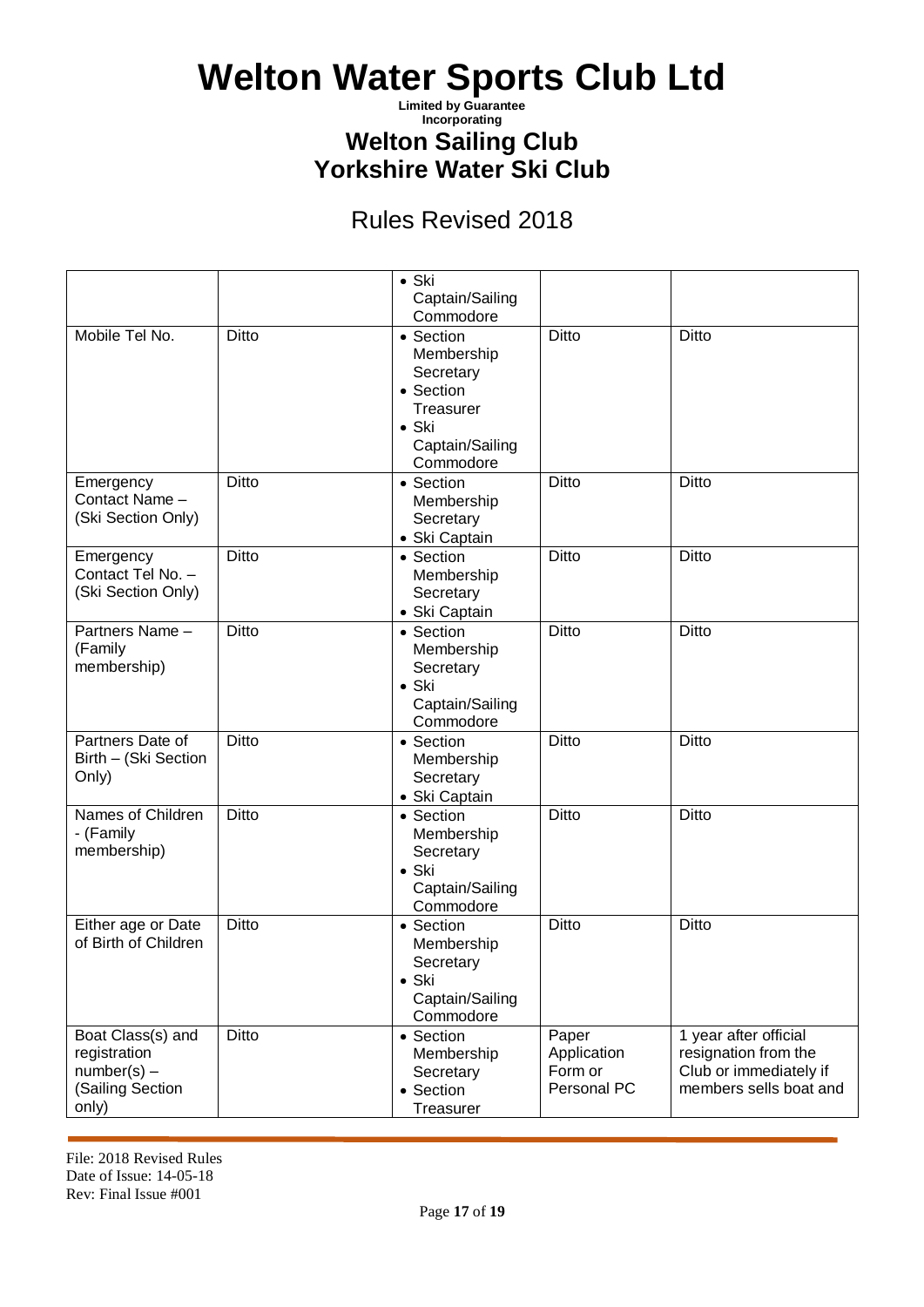### **Limited by Guarantee Incorporating Welton Sailing Club Yorkshire Water Ski Club**

# Rules Revised 2018

| • Boat Berthing<br>Coordinator<br>• Sailing Secretary | Paper Berthing<br>List or PC<br>based Race<br>Results<br>software. | purchases an alternative<br>one. |
|-------------------------------------------------------|--------------------------------------------------------------------|----------------------------------|
|-------------------------------------------------------|--------------------------------------------------------------------|----------------------------------|

For Corporate Membership the Membership Secretary holds the name of the organisation and the main contact from that organisation. The Chairman also holds the names of other leaders nominated by that organisation in order to comply with the Club's property Insurance Policy. This is a paper copy held for the duration of the membership.

### **Operational Data**

The Board of Directors will hold home and mobile telephone numbers and email addresses of all other Directors to allow them to communicate feely in order to manage the efficient running of the Business. This information is retained while that individual remains in post.

Individual Section Committee Members will hold home and mobile telephone numbers and email addresses of all other Section Members to allow them to communicate feely in order to manage the efficient running of the respective Sections. This information is retained while that individual remains in post.

A Guest Registration Book is held in the Clubhouse and guests using the facilities for activities on the water write their name and sign this book. The book is retained until it is full up and is disposed of when it is replaced. It is used to ensure guests only use the water for a maximum of three times in any season.

The Ski Section takes advance and by the event bookings for both Ski Members and Visitors. The individuals name and telephone contact number is held in a paper file retained in the Ski Container. The information is disposed of after one year.

The Sailing Section hold Open Meetings for their own members and those members visiting from other Clubs. The following personal data is help on paper application forms which are retained by the Sailing Secretary for 12 months and are then destroyed:-

- Full name
- Address
- Home telephone number
- Age if under 18 years
- Name of responsible person if under 18 years
- Car registration No.
- Name of home sailing club
- Boat class and number

The Club may choose to issue a press release of Open Meeting Results in which case entrant's names and boat numbers only, may appear in such a release.